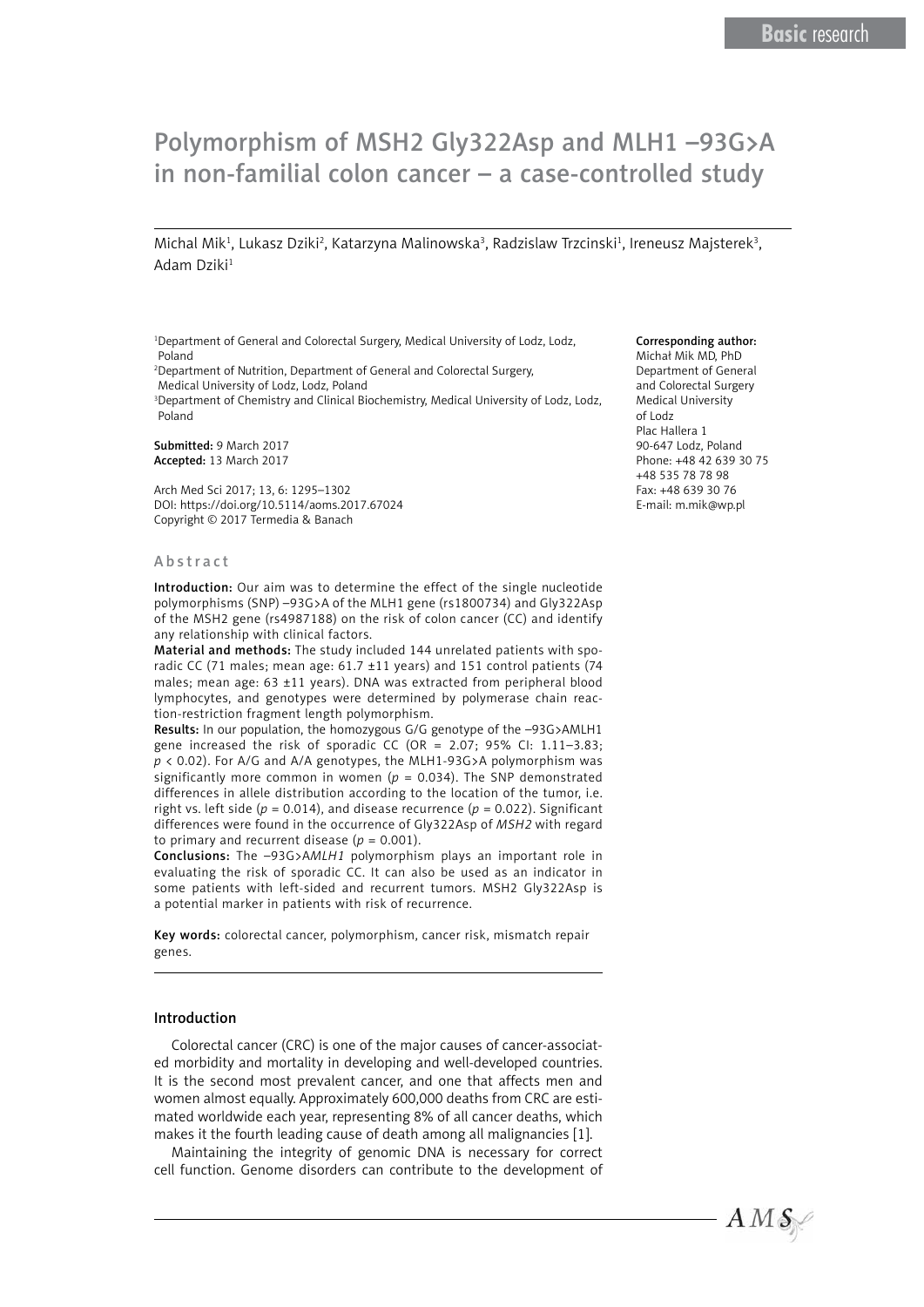several malignancies, including CRC. The CRC can be initiated by DNA damage induced by chemical agents, smoking, alcohol consumption, and fat metabolism. A number of single nucleotide polymorphisms (SNP) have been identified in a group of more than 130 known DNA repair genes [2]. The presence of polymorphisms in repair genes may influence their efficiency to eliminate DNA damage and thereby increase the chance of cancer. The human mismatch repair (MMR) system repairs DNA misinformation or damage. Microsatellite regions are especially susceptible to mutations and polymorphisms due to slippage of DNA polymerase during DNA replication, and failure to excise these errors may lead to frameshift mutations in many genes.

MLH1, MSH2, MSH6, and PMS2 are major MMR genes implicated in genetic stability [3], with germline mutations in these MMR genes being responsible for hereditary non-polyposis colorectal cancer (HNPCC). The presence of single nucleotide polymorphisms (SNPs) in the MMR genes can also predispose the patient to non-familial CRC by contributing common genetic variants of CRC susceptibility in a given population [4]. However, although approximately 70% of sporadic cancer is caused by external factors, some studies suggest the possibility of a genetic predisposition associated with alterations in DNA repair genes, including the MMR genes. Furthermore, other studies suggest that the presence of MMR gene polymorphisms may have an influence on the late outcomes of treating CRC patients [5].

The aim of this study was to determine the effect of SNP –93G>A of the *MLH1* gene and Gly322Asp of *MSH2* on the risk of colon cancer in the studied population in comparison with healthy subjects, and to identify differences in allele distribution between different subgroups of colon cancer patients according to age, sex, tumor location, some pathological findings, staging and severity of the disease.

# Material and methods

The recruited subjects comprised a case group of patients with histologically confirmed colon cancer and a control group of healthy, unrelated volunteers. DNA was isolated from peripheral blood lymphocytes obtained from blood samples taken from the subjects.

The study was conducted in accordance with the approval of the Local Ethics Committee of the Medical University of Lodz (no. RNN/693/14/KB). The subjects were fully informed of the nature of the study and each gave their written consent before taking part. The study design conforms with the Code of Ethics of the World Medical Association (Declaration of Helsinki).

The study group consisted of 144 unrelated patients (71 men and 73 women; mean age:  $61.7 \pm 11$ ) with pathologically confirmed colon cancer. None had any family history of any malignancies. The control group comprised 151 unrelated patients without any confirmed malignancies (74 men and 77 women; mean age: 63 ±11). All patients and controls were cross-matched according to age and gender. The patients in the study group were operated on between July and December 2014 in the university tertiary colorectal center for primary or recurrent disease. All surgical procedures were performed by a specialized surgical team according to colorectal cancer surgery guidelines.

We analyzed the influence of SNP in 93G>A *MLH1*  (rs1800734) and Gly322Asp *MSH2* (rs4987188) and the risk of CC in a population in central Poland. Subgroups of colon cancer patients were formed to investigate the relationship between the distribution of MMR gene alleles according to selected groups of clinical factors.

## Polymorphism analysis

## hMLH1-93 G>A genotyping by PCR-RFLP

DNA was extracted from peripheral blood lymphocytes using DNA Blood Mini Kits (A&A Biotechnology, Gdynia, Poland). Genotypes were determined by the polymerase chain reactionrestriction fragment length polymorphism (PCR-RFLP) approach. The PCR was carried out in a volume of 10 µl. The reaction mixture consisted of 100 ng of genomic DNA, 0.5 µmol of each primer and 3 U of Taq polymerase. The PCR cycling conditions consisted of an initial denaturation step of 95°C for 10 min, followed by 40 cycles of 95°C for 30 s, 56°C for 45 s and 72°C for 45 s, followed by a final extension stage of 72°C for 10 min. The 10 µl of specifically positive PCR products was digested overnight with 1 µl of *PvuII* (New England Bio Labs, Beverly, MA) at 37°C and digested DNA fragments were resolved on 3% agarose gel. The homozygous AA genotype gave undigested fragments of 387 bp while the homozygous GG genotype yielded two digested fragments of sizes 207 bp and 180 bp. The AG heterozygous condition revealed three bands sized 387 bp, 207 bp and 180 bp (Figure 1). The randomly selected PCR-amplified DNA samples for each genotype were cross-checked by DNA sequencing and the results were found to be 100% concordant.

### HMSH2 Gly322Asp

DNA was extracted from peripheral blood lymphocytes using DNA Blood Mini Kits (A&A Biotechnology, Gdynia, Poland). Genotypes were determined by PCR-RFLP. The procedure was carried out in a volume of 10 µl. The reaction mixture consist-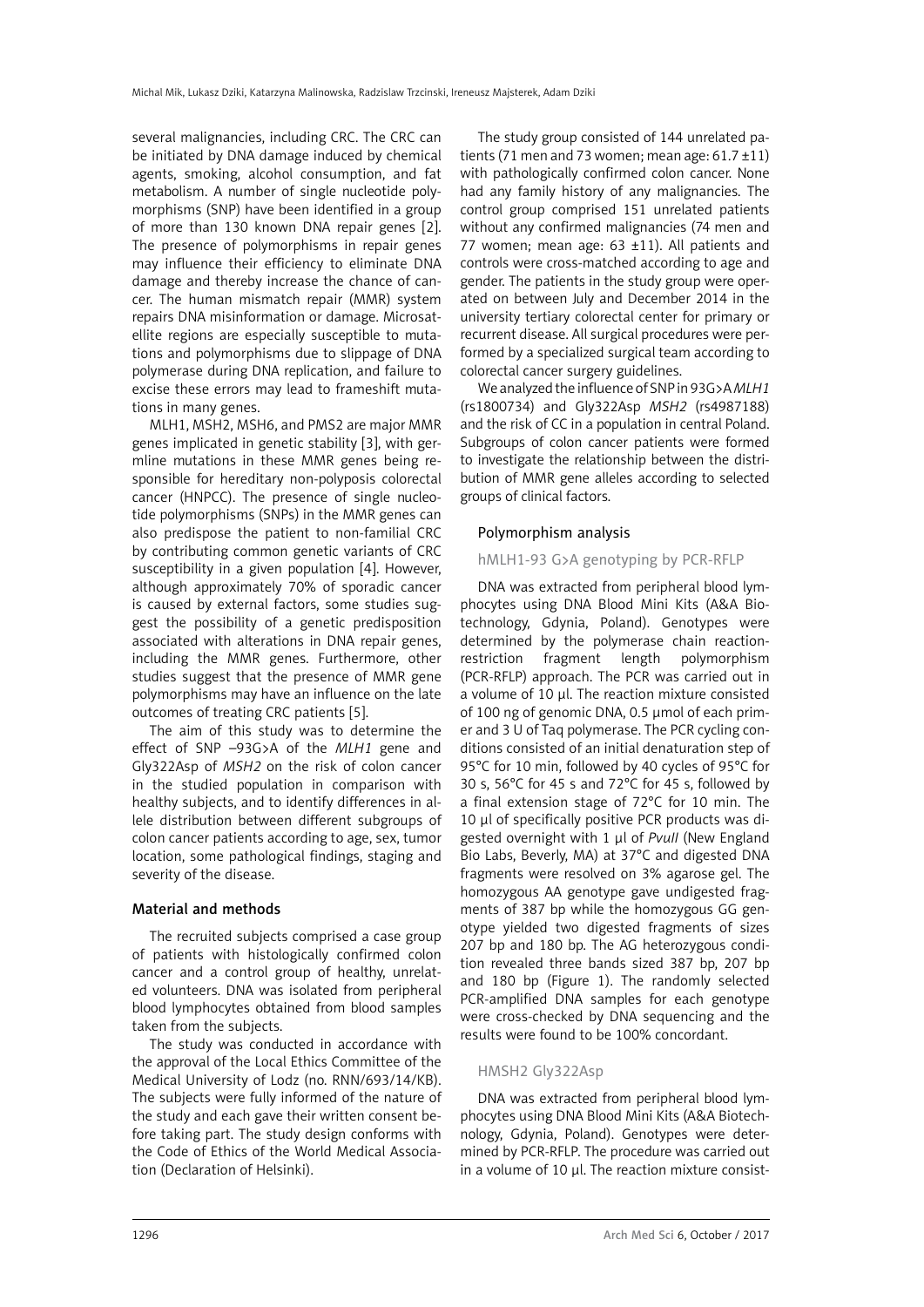

Figure 1. Analysis of genotype polymorphism –93G>A gene *hMLH1* after hydrolysis with restriction enzyme PvuII. Track 1 marker tracks 6, homozygous AA (one band at 387 bp), lane 2, 7, heterozygous GG (two bands of size 180 bp, 207 bp) lane 3, 4, 5, 8 is heterozygous AG (three bands of the size 180 bp, 207 bp and 387 bp)

ed of 100 ng of genomic DNA, 0.5 µmol of each primer and 3 U of Taq polymerase. The PCR cycling conditions consisted of an initial denaturation step of 95°C for 5 min, followed by 30 cycles of 95°C for 30 s, at the annealing temperature of 60°C, and at 72°C for 30 s and then a final extension of 72°C for 5 min. The 10 µl of specifically positive 252 bp PCR products was digested overnight with 1 µl of *HinfI* (New England Bio Labs, Beverly, MA) at 37°C, and the digested DNA fragments were resolved on 3% agarose gel. The Asp allele was digested into 70 and 182 bp fragments, whereas the Gly variant remained intact (Figures 2, 3, Table I).

## Statistical analysis

The frequency of the analyzed polymorphisms was evaluated using the Hardy-Weinberg equilibrium test among CRC patients and case controls. The odds ratios (OR) and 95% confidence intervals (95% CI) were adjusted for age and gender. Means were compared by *t*-test or analysis of variance. Logistic regression analysis was performed to estimate the statistical association between SNP genetic variants and the risk of colon cancer. The  $\chi^2$ test with Yates' correction was used to analyze the distribution of the alleles according to age, gen-



Figure 2. Analysis of genotype polymorphism Gly322Asp gene *hMSH2* after hydrolysis with restriction enzyme *HinfI*. Track 1 marker tracks 1, 2, 3, 4, 5, 6, 7 homozygous GG



Figure 3. Analysis of genotype polymorphism Gly322Asp gene *hMSH2* after hydrolysis with restriction enzyme *HinfI*. Track 1 marker, lane 5, heterozygous AG 2, 3, 4, 6, 7, 8, is heterozygous AA

der, tumor location, grading, nodal involvement, distant metastases and recurrence. *P*-values were calculated as two-sided. Probabilities were considered significant at *p*-values less than 0.05.

## Results

For *MLH1* –93G>A, the G/G genotype was found in 74 patients with colon cancer (51.4%), A/G in 45

Table I. Primers, length of PCR products and restriction enzymes

| Polymorphism                    |                    | <b>Primers</b>                                                    | Product length [bp] Restriction enzyme |                          |
|---------------------------------|--------------------|-------------------------------------------------------------------|----------------------------------------|--------------------------|
| $MLH1 - 93G > A$<br>(rs1800734) | Sense              | 5'-CCGAGCTCCTAAAAACGAAC-3'<br>Antisense 5'-CTGGCCGCTGGATAACTTC-3' | 387                                    | Pvull<br>$(37^{\circ}C)$ |
| MSH2 Gly322Asp<br>(rs4987188)   | Sense<br>Antisense | 5'-GTTTTCACTAATGAGCTTGC-3'<br>5'-AGTGGTATAATCATGTGGGT-3'          | 252                                    | Hinfl<br>$(37^{\circ}C)$ |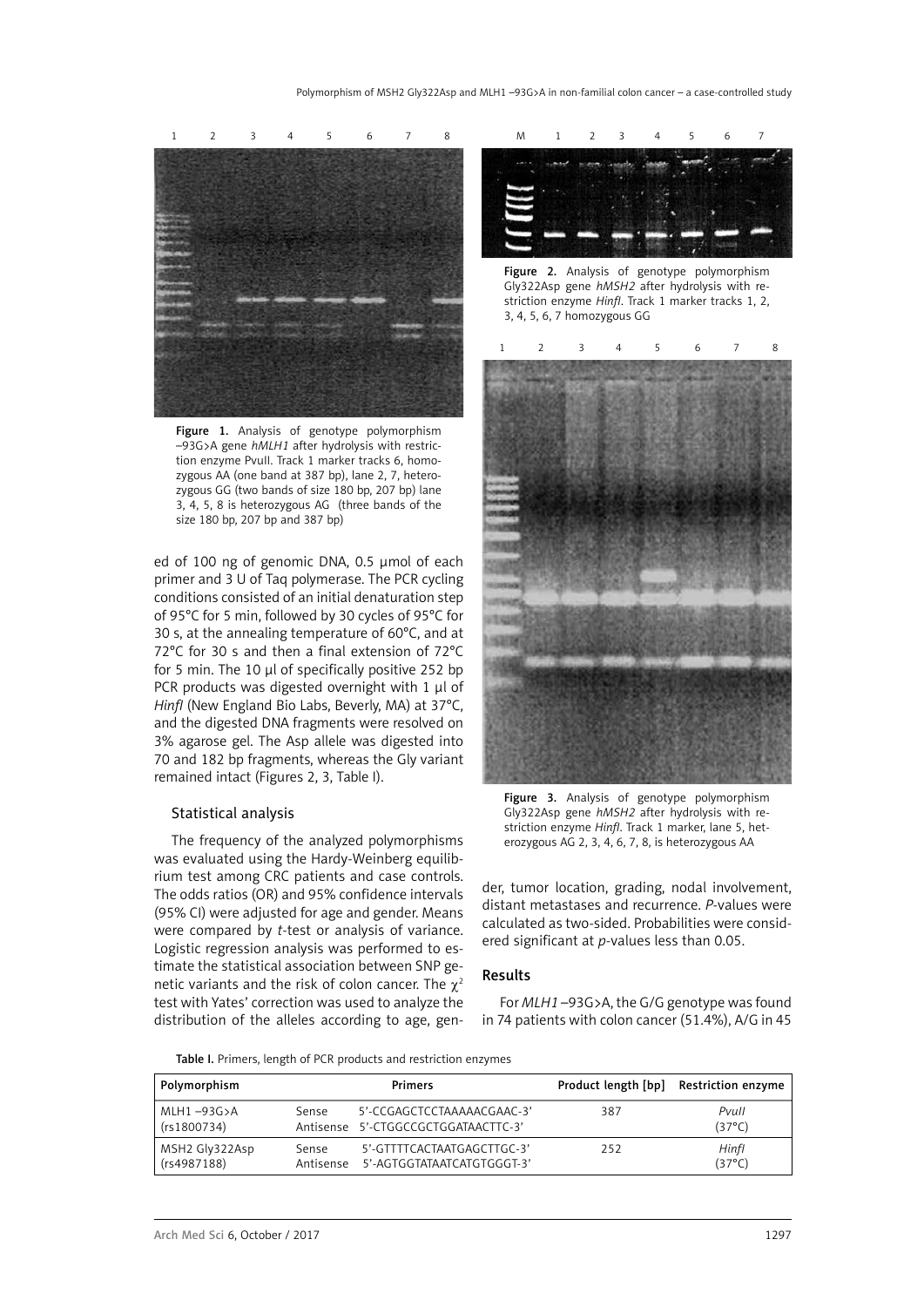(31.2%) patients and A/A in 25 (17.4%) patients, while for the control subjects, G/G was found in 53 subjects (35.1%), A/G in 61 (40.4%) and A/A in 37 (24.5%). The G/G genotype was found to be associated with an increased risk of sporadic colon cancer in patients compared with control cases (OR = 2.07; 95% CI: 1.11–3.83; *p* < 0.02); however, no such influence was found for A/G heterozygotes (OR = 1.09; 95% CI: 0.58–2.05; *p* = 0.7).

For *MSH2* Gly322Asp, neither homozygous A/A (OR = 1.44; 95% CI: 0.32–6.56; *p* = 0.7) nor A/G (OR = 2.70; 95% CI: 0.52–14.17; *p* = 0.2) was found to have any influence on the risk of sporadic cancer in the study population. A more detailed distribution of genotypes and alleles for the case group and control group is shown in Table II.

In the studies on colon cancer patients, the frequency of the *MLH1*-93G>A polymorphisms was higher in women than in men: 28 (38.4%) vs. 17 (23.9%) for A/G and 16 (21.9%) vs. 9 (12.7%) for A/A, and the distribution differed significantly  $(p = 0.034)$ .

The relationship between tumor location and the distribution of the *MLH1* –93G>A polymorphisms was also examined. In left-side colon tumors, the frequency of the A/G genotype was significantly higher than in right-sided tumors, 38 (39.6%) vs. 7 (14.6%), but the percentage of the A/A genotype was only slightly lower in left colon cancer, 16 (16.6%) vs. 9 (18.7%) (*p* = 0.014).

In recurrent disease, the frequency of the A/G genotype was significantly lower than in primary tumor, 1 (5.6%) vs. 44 (34.9%), but A/A homozygotes were more frequent in recurrent tumors; 7 (38.9%) vs. 18 (14.3%), *p* = 0.022.

For the *MLH1* –93G>A polymorphism, no other significant differences were observed with regard to other pathological or clinical factors. All details are given in Table III.

Due to the small number of examples of A/G and A/A of polymorphism *MSH2* Gly322Asp, the numbers were summarized. Higher frequencies of the A/G plus A/A genotypes of *MSH2* Gly322Asp were found in recurrent than in primary disease: 4 (22.2%) vs. 5 (4.0%) (*p* = 0.001). No other clinical or pathological factors influenced the SNP genotype distribution (Table IV).

## **Discussion**

This case-control study analyzes two SNPs of the *MLH1* and *MSH2* mismatch repair genes and their influence on malignant transformation in the human colon. It also investigates the associations between genetic characteristics, the clinical and pathological factors of the tumor and the genetic models of the studied SNPs.

Some rare constitutional mutations and methylations of MMR genes (including MLH1 and MSH2) are known to be primary causes of autosomal dominant disorders, such as hereditary non-polyposis colorectal cancer (HNPCC). However, the study focused on the properties of SNPs in patients with sporadic colon cancer, as the presence of SNPs in the MMR genes is associated with a higher risk of colon cancer, with low to moderate penetration in some populations with only sporadic tumors [6, 7].

As two transcription binding sites, NF-IL6 and GT-IIB, exist in this promoter region of the *MLH1* gene, the –93G>A polymorphism is functional and

Table II. MSH2 Gly322Asp and MLH1 -93G>A polymorphisms and the risk of colon cancer in studied population

| Genotype/allele    | Case patients, $n$ (%) | Control subjects, n (%) | OR (95% CI)          | P-value |
|--------------------|------------------------|-------------------------|----------------------|---------|
| Total              | 144 (100)              | 151 (100)               |                      |         |
| MSH2 Gly322Asp:    |                        |                         |                      |         |
| G/G                | 135 (93.8)             | 146 (96.7)              | 1.00 (referent)      |         |
| A/G                | 5(3.5)                 | 2(1.3)                  | $2.70(0.52 - 14.17)$ | 0.2     |
| A/A                | 4(2.7)                 | 3(2.0)                  | $1.44(0.32 - 6.56)$  | 0.7     |
| G                  | 275 (95)               | 294 (97.4)              | 1.00 (referent)      |         |
| A                  | 13(5)                  | 8(2.6)                  | $1.74(0.71 - 4.26)$  | 0.2     |
| $MLH1 - 93G > A$ : |                        |                         |                      |         |
| A/A                | 25(17.4)               | 37(24.5)                | 1.00 (referent)      |         |
| A/G                | 45 (31.2)              | 61(40.4)                | $1.09(0.58 - 2.05)$  | 0.7     |
| G/G                | 74 (51.4)              | 53 (35.1)               | $2.07(1.11 - 3.83)$  | 0.02    |
| A                  | 95 (33.0)              | 135 (44.7)              | 1.00 (referent)      |         |
| G                  | 193 (67.0)             | 167(55.3)               | $1.66(1.19-2.32)$    | 0.002   |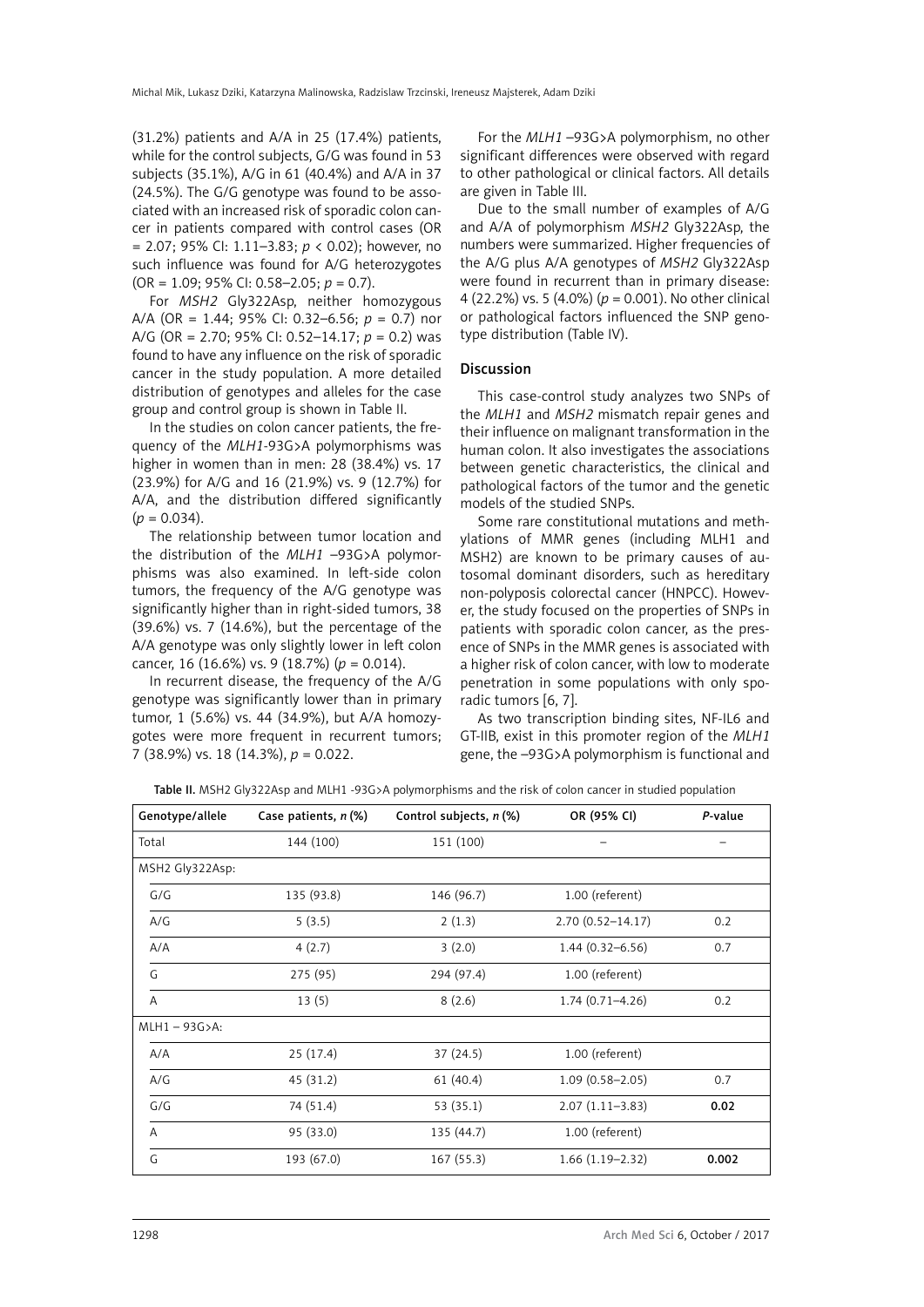| Clinical feature    | MLH1 genotype, n (%)<br>N |           |           |           | Yates' $\chi^2$ | P-value |
|---------------------|---------------------------|-----------|-----------|-----------|-----------------|---------|
|                     |                           | GG        | AG        | AA        |                 |         |
| Total               | 144                       | 74 (51.4) | 45 (31.2) | 25 (17.4) | N/A             | N/A     |
| Gender:             |                           |           |           |           |                 |         |
| Male                | 71                        | 45 (63.4) | 17 (23.9) | 9(12.7)   | 7.52            | 0.034   |
| Female              | 73                        | 29 (39.7) | 28 (38.4) | 16 (21.9) |                 |         |
| Age:                |                           |           |           |           |                 |         |
| < 50                | 21                        | 13 (61.9) | 5(23.8)   | 3(14.3)   | 0.523           | 0.769   |
| > 50                | 123                       | 61 (49.6) | 40 (32.5) | 22 (17.9) |                 |         |
| Tumor location:     |                           |           |           |           |                 |         |
| Right colon         | 48                        | 32 (66.7) | 7(14.6)   | 9(18.7)   | 8.47            | 0.014   |
| Left colon          | 96                        | 42 (43.8) | 38 (39.6) | 16 (16.6) |                 |         |
| Tumor grading:      |                           |           |           |           |                 |         |
| Well                | 15                        | 9(60.0)   | 4(26.7)   | 2(13.3)   |                 |         |
| Moderate            | 114                       | 58 (50.9) | 36 (31.6) | 20 (17.5) | 0.115           | 0.998   |
| Poor                | 15                        | 7(46.7)   | 5(33.3)   | 3(20.0)   |                 |         |
| Nodal involvement:  |                           |           |           |           |                 |         |
| Yes                 | 98                        | 49 (50.0) | 29 (29.6) | 20 (20.4) | 1.31            | 0.519   |
| <b>No</b>           | 46                        | 25 (54.3) | 16 (34.8) | 5(10.9)   |                 |         |
| Distant metastases: |                           |           |           |           |                 |         |
| Yes                 | 25                        | 18 (72.0) | 5(20.0)   | 2(8.0)    | 3.81            | 0.149   |
| No                  | 119                       | 56 (47.1) | 40 (33.6) | 23 (19.3) |                 |         |
| Recurrent disease:  |                           |           |           |           |                 |         |
| Yes                 | 18                        | 10(55.5)  | 1(5.6)    | 7(38.9)   | 7.63            | 0.022   |
| No                  | 126                       | 64 (50.8) | 44 (34.9) | 18 (14.3) |                 |         |

Table III. MLH1 –93G>A polymorphisms and analyzed clinical features of patients with non-familial colon cancer

may alter *MLH1* transcription and expression, thereby changing DNA repair abilities. The studied SNP of the *MLH1* gene is located within its promoter region, which accounts for the maximal activity of *MLH1* transcription [8].

The –93G>A polymorphism was found to be associated with a higher risk of colon cancer in our studied population. Many previous studies have found SNPs to be associated with increased risk of CRC [9–11]; however, results across other studies have been inconclusive. A meta-analysis by Whiffin *et al.* found that the –93G>A polymorphism (heterozygous genotype) increased the risk of CRC in a population consisting of 14121 CRC cases and 10 890 controls [12]. Another meta-analysis by Pan *et al.* did not identify any such association, but the group included in the study seemed to have incorrect information: the control group in-

cluded some individuals with no proven absence of CRC history, which could have influenced the results [13]. A meta-analysis of six case-controlled studies published in 2012 by Wang *et al.* found that the presence of the –93G>A*MLH1* polymorphism in two genetic patterns, A/A vs. G/G and AA/AG vs. G/G, was significantly associated with a higher risk of CRC. The population included in the analysis was large and consisted of 17 791 CRC cases and 13 782 controls [8].

As in the present study, Martinez-Urueña *et al.* also found a statistically significant relationship between a homozygous –93G>A polymorphism in the *MLH1* gene and the risk of sporadic CRC. In addition, the relationship was absent in patients with a family history of CRC [14].

The present study also tried to determine whether the presence of the Gly322Asp polymor-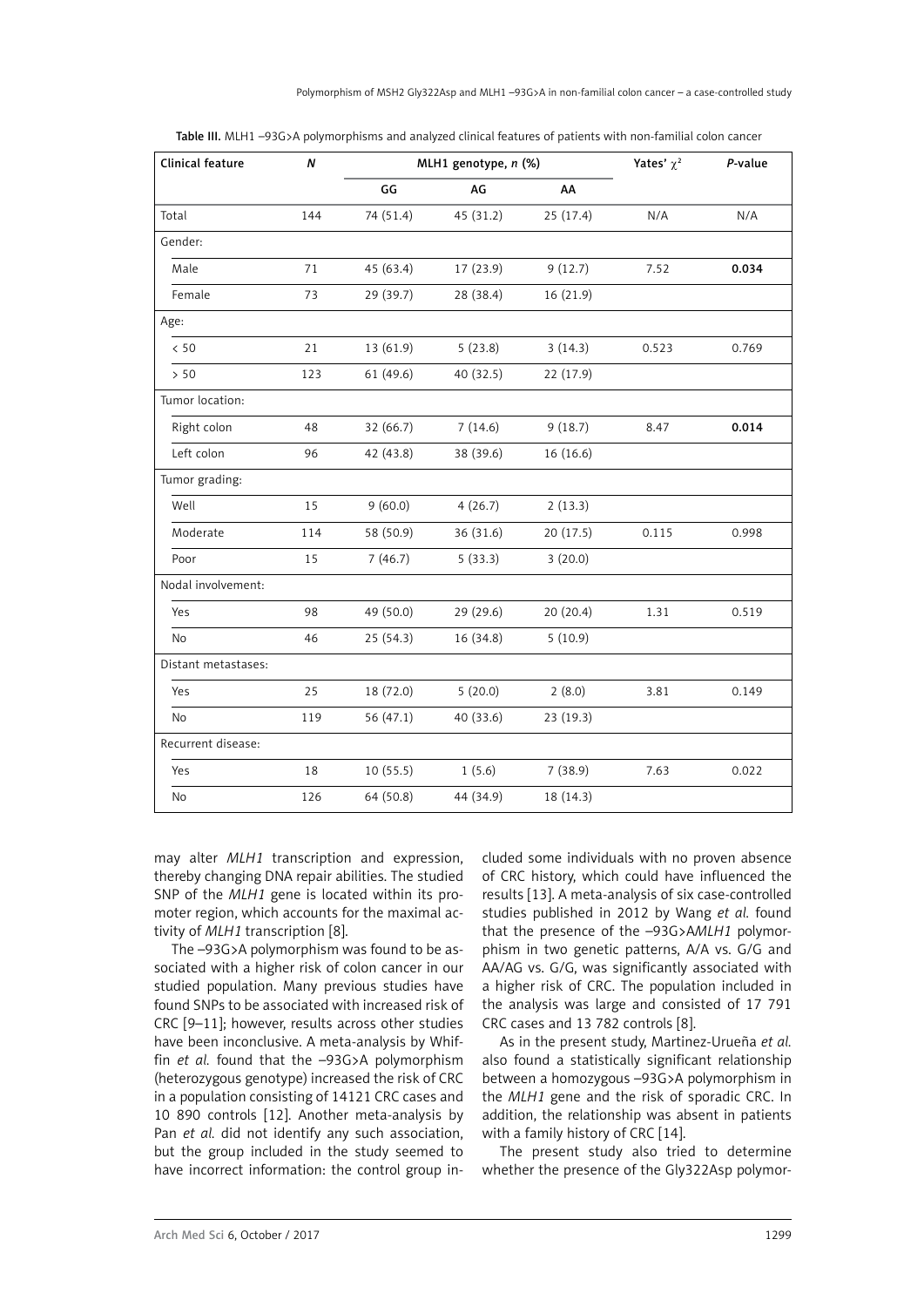| Clinical feature    | N   | MSH2 genotype, n (%) |           | Yates' $\chi^2$ | P-value |
|---------------------|-----|----------------------|-----------|-----------------|---------|
|                     |     | GG                   | $AA + AG$ |                 |         |
| Total               | 144 | 135 (93.8)           | 9(6.2)    | N/A             | N/A     |
| Gender:             |     |                      |           | 0.42            | 0.518   |
| Male                | 71  | 68 (95.8)            | 3(4.2)    |                 |         |
| Female              | 73  | 67 (91.8)            | 6(8.2)    |                 |         |
| Age:                |     |                      |           | 0.76            | 0.856   |
| $< 50$              | 21  | 20 (95.2)            | 1(4.8)    |                 |         |
| $\geq 50$           | 123 | 115 (93.5)           | 8(6.5)    |                 |         |
| Tumor location:     |     |                      |           | 0.13            | 0.715   |
| Right colon         | 48  | 44 (91.7)            | 4(8.3)    |                 |         |
| Left colon          | 96  | 91 (94.8)            | 5(5.2)    |                 |         |
| Tumor grading:      |     |                      |           | 0.64            | 0.727   |
| Well                | 15  | 14 (93.3)            | 1(6.7)    |                 |         |
| Moderate            | 114 | 108 (94.7)           | 6(5.3)    |                 |         |
| Poor                | 15  | 13 (86.7)            | 2(13.3)   |                 |         |
| Nodal involvement:  |     |                      |           | 0.08            | 0.781   |
| Yes                 | 98  | 92 (93.9)            | 6(6.1)    |                 |         |
| No                  | 46  | 43 (93.5)            | 3(6.5)    |                 |         |
| Distant metastases: |     |                      |           | 0.73            | 0.394   |
| Yes                 | 25  | 22 (88.0)            | 3(12.0)   |                 |         |
| No                  | 119 | 113 (94.6)           | 6(5.4)    |                 |         |
| Recurrent disease:  |     |                      |           | 12.34           | 0.001   |
| Yes                 | 18  | 14 (77.8)            | 4(22.2)   |                 |         |
| No                  | 126 | 121 (96.0)           | 5(4.0)    |                 |         |

Table IV. MSH2 Gly322Asp polymorphisms and analyzed clinical features of patients with non-familial colon cancer

phism of *MSH2* was associated with a higher risk of CRC. Although no such association was reported in a previous study, the analysis was insufficient for such conclusions and the study group included HNPCC patients [15]. Smolarz *et al.* recently reported that one of the genetic variants of Gly233Asp decreased the risk of triple-negative breast cancer in a Polish population [16] – hence the choice of the same SNP for the present study, which is based on an analysis of colon cancer patients without a family history of cancer taken from a similar population. No significant association was found between any of the genetic models of Gly233Asp *MSH2* and the risk of colon cancer in our group. Nevertheless, although no significant correlation was found, further studies are merited due to the fact that few such studies have been published, especially on sporadic colorectal cancer patients.

The present study attempts to analyze the distribution of polymorphism genotypes according to various clinical factors. In the 1990s, Bufill proposed division of the colon into a right and left-sided organ, believing that anatomical factors can influence the clinical differences observed in CRC tumors, as well as the known genetic, biological and pathological factors [17]. Many authors have since found that left- and right-sided colon cancer may be considered two different disease entities with differing disease spread, length of outcome and prognosis [18, 19]. A fuller understanding of the basis of these differences would be valuable in that it might influence the treatment or screening of patients with colon cancer. In accordance with other studies, our findings indicate that right and left-sided colon cancers differ with regard to the distribution of the genotype of the *MLH1* gene SNP [5, 10, 20]; these relationships should also be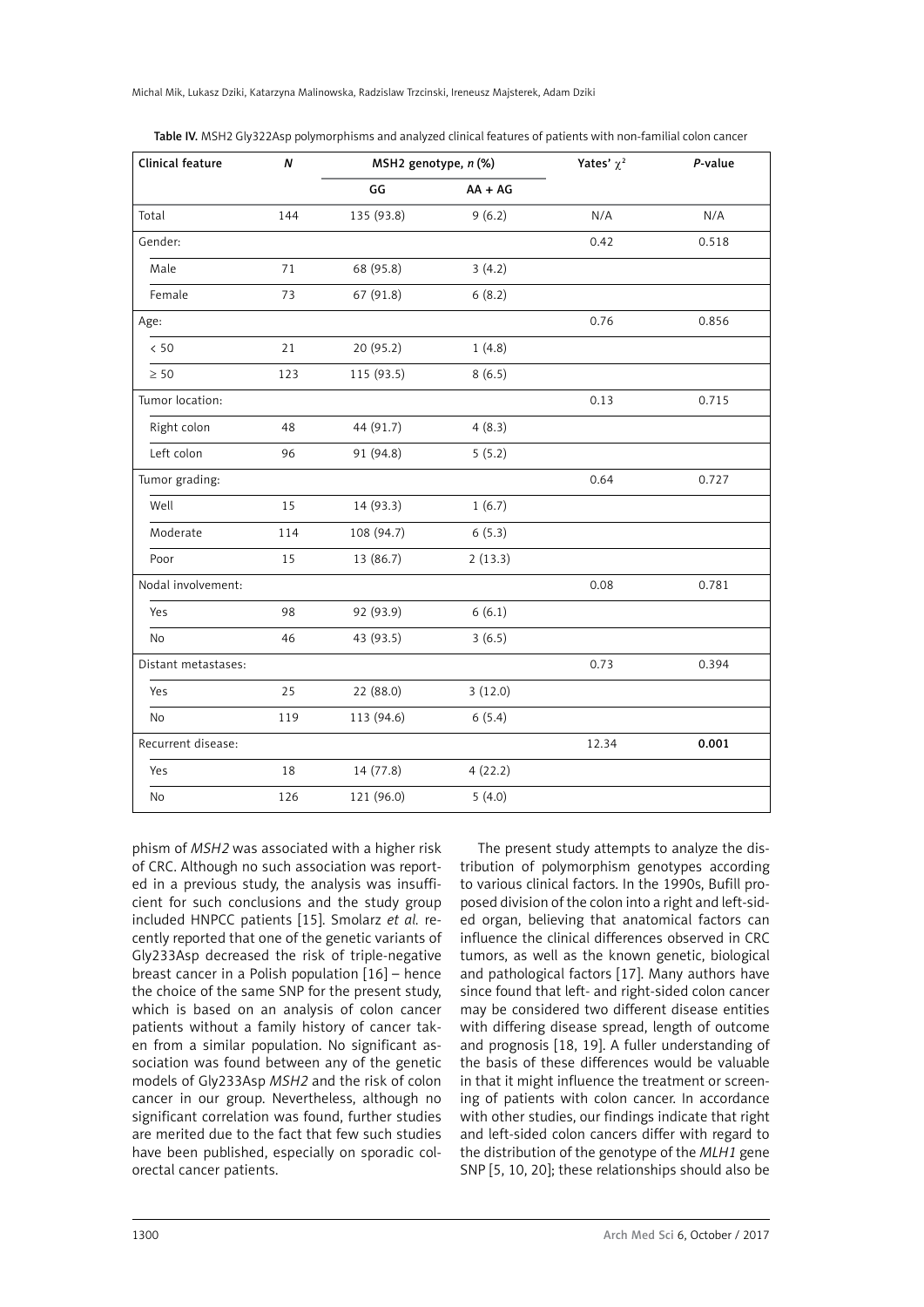taken into account in further studies. However, no such relationships were found between the distribution of the *MSH2* Gly322Asp SNP and tumor location. Unfortunately, due to the paucity of analyses available in the literature, it is impossible to compare our findings with others.

We observed a relationship between the SNP genotype for *MLH1* and sex, as well as with the presence of recurrent disease. The A allele was more common in the studied women. As, generally speaking, men are known to be slightly more likely to develop colorectal cancer than women, it is possible that the presence of the A allele, among other factors, can have a protective influence and reduce the risk of CRC in this group of individuals. What makes our findings particularly is the fact that the subjects are not divided according to gender in molecular research. The findings need to be evaluated on the basis of a larger study group.

We also found that patients with recurrent disease were significantly more likely to possess a copy of the A allele for the *MLH1* gene SNP than patients with only a primary tumor. These results also should be re-evaluated using larger study groups, together with other factors as part of a multivariate analysis.

In the *MSH2* Gly322Asp polymorphism, the frequency of the A allele was found to be higher in recurrent than in primary disease. However, due to the small number of cases in the group, further studies are necessary to gain a fuller picture of the situation.

One limitation of the study is its small sample size. However, the homogeneity of sporadic colon cancer cases and controls can be an advantage for genetic evaluation, especially in the analysis of polymorphisms. A greater insight is needed into the relationships between the SNPs of studied MMR genes and clinical factors. Although any further analyses should be based on larger sample sizes, the best study format for genetic assessments, precise clinical databases, are sometimes very difficult to obtain for population-based studies with large numbers of cases.

In conclusion, the *MLH1* –93G>A polymorphism plays an important role in evaluating the risk of sporadic colon cancer not only in HNPCC patients. It may also be used as an indicator in some groups of patients with left-sided and recurrent tumors.

The MSH2 Gly322Asp polymorphism may also be used as a marker in patients with high risk of recurrent disease. However, this needs to be confirmed in further studies and by multivariate analysis.

### Acknowledgments

Michal Mik and Lukasz Dziki equally contributed to this paper.

This study was supported by grant no. N N403 250340 and N N402 422138 from the Polish Ministry of Science and Higher Education.

The paper was presented during the  $9<sup>th</sup>$  International European Federation for Colorectal Cancer, Vienna, Austria, 9–11 April, 2015

#### Conflict of interest

The authors declare no conflict of interest.

#### References

- 1. Parkin DM, Bray F, Ferlay J, et al. Global cancer statistics. CA Cancer J Clin 2002; 55: 74-108.
- 2. Charames GS, Bapat B. Genomic instability and cancer. Curr Mol Med 2003; 3: 589-96.
- 3. Ford BN, Ruttan CC, Kyle VL, et al. Identification of single nucleotide polymorphisms in human DNA repair genes. Carcinogenesis 2000; 21: 1977-81.
- 4. Malhotra P, Anwar M, Kochhar R, et al. Promoter methylation and immunohistochemical expression of hMLH1 and hMSH2 in sporadic colorectal cancer: a study from India. Tumour Biol 2014; 35: 3679-87.
- 5. Nejda N, Iglesias D, Moreno Azcoita M, et al. A MLH1 polymorphism that increases cancer risk is associated with better outcome in sporadic colorectal cancer. Cancer Genet Cytogenet 2009; 193: 71-7.
- 6. Fearnhead NS, Wilding JL, Winney B, et al. Multiple rare variants in different genes account for multifactorial inherited susceptibility to colorectal adenomas. Proc Natl Acad Sci USA 2004; 101: 15992-7.
- 7. Lipkin SM, Rozek LS, Rennert G, et al. The MLH1 D132H variant is associated with susceptibility to sporadic colorectal cancer. Nat Genet 2004; 36: 694-9.
- 8. Wang T, Liu Y, Sima L, et al. Association between MLH1 -93G>a polymorphism and risk of colorectal cancer. PLoS One 2012; 7: e50449.
- 9. Campbell PT, Curtin K, Ulrich CM, et al. Mismatch repair polymorphisms and risk of colon cancer, tumour microsatellite instability and interactions with lifestyle factors. Gut 2009; 58: 661-7.
- 10. Raptis S, Mrkonjic M, Green RC, et al. MLH1 -93G>A promoter polymorphism and the risk of microsatellite-unstable colorectal cancer. J Natl Cancer Inst 2007; 99: 463-74.
- 11. Samowitz WS, Curtin K, Wolff RK, et al. The MLH1 -93 G>A promoter polymorphism and genetic and epigenetic alterations in colon cancer. Genes Chromosomes Cancer 2008; 47: 835-44.
- 12. Whiffin N, Broderick P, Lubbe SJ, et al. MLH1-93G>A is a risk factor for MSI colorectal cancer. Carcinogenesis 2011; 32: 1157-61.
- 13. Pan XM, Yang WZ, Xu GH, et al. The association between MLH1 -93 G>A polymorphism of DNA mismatch repair and cancer susceptibility: a meta-analysis. Mutagenesis 2011; 26: 667-73.
- 14. Martínez-Urueña N, Macías L, Pérez-Cabornero L, et al. Incidence of -93 MLH1 promoter polymorphism in familial and sporadic colorectal cancer. Colorectal Dis 2013; 15: e118-23.
- 15. Liu T, Stathopoulos P, Lindblom P, et al. MSH2 codon 322 Gly to Asp seems not to confer an increased risk for colorectal cancer susceptibility. Eur J Cancer 1998; 34: 1981.
- 16. Smolarz B, Makowska M, Samulak D, et al. Gly322Asp and Asn127Ser single nucleotide polymorphisms (SNPs)